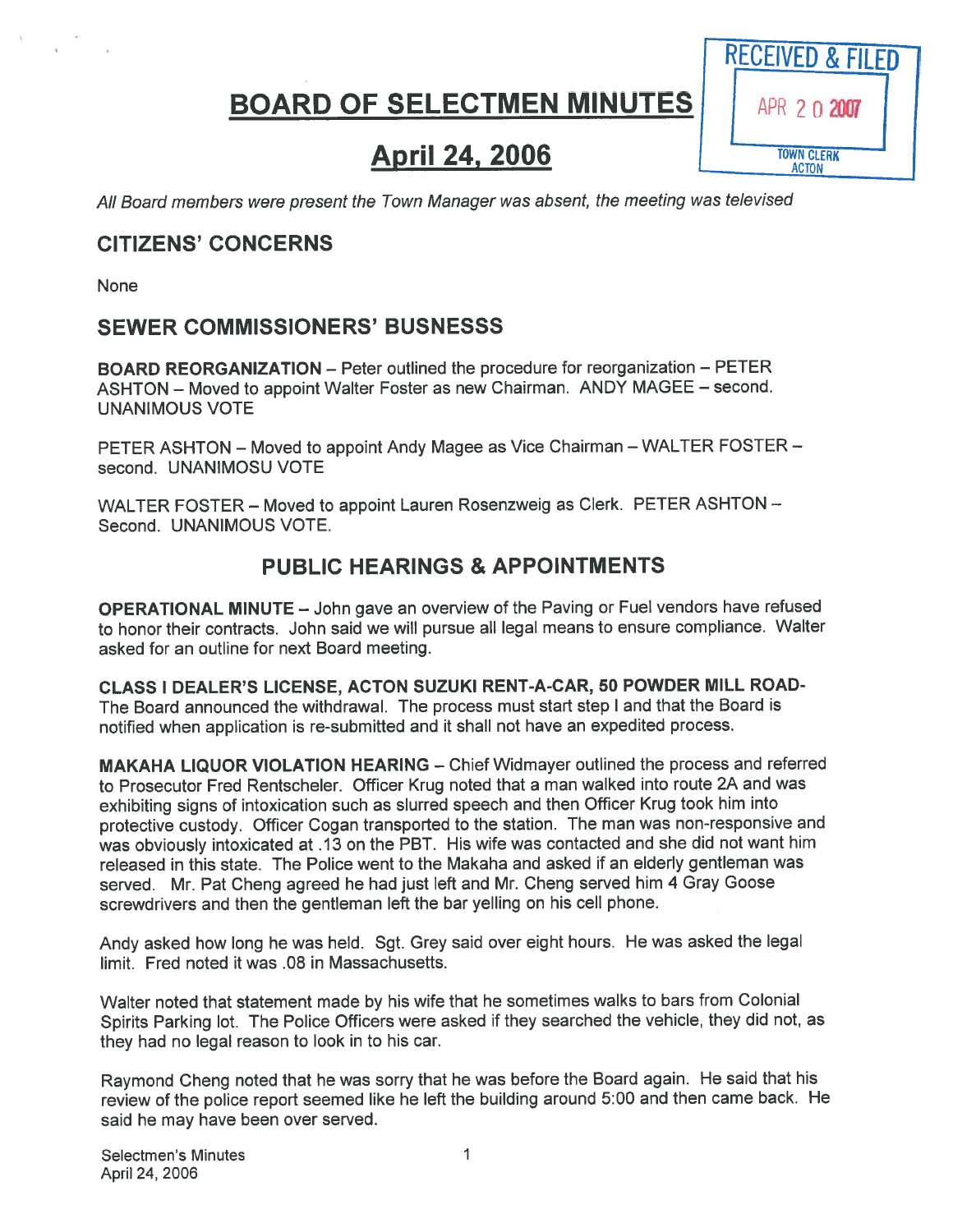Patrick Cheng was the Bartender on duty that day. Walter asked if it was true that he served four drinks. He said yes. Andy asked him if he was driving, Mr. Cheng did not know.

Peter asked about the situation with Affiliated Monitors. They come once per month and Jim Staples gives field training and lectures on how not to over serve and to provide legal review of identification. Peter asked if they had installed the video surveillance camera, he replied it was too expensive at this time. Raymond said they have estimates for this and he can't afford it. Peter asked about the reports from Affiliated Monitors. Raymond will provide the reports.

Patrick Cheng said that he was walking around by the door looking for the older gentleman and noted that police officer was in their lot.

Lauren asked about how many drinks in the hour they serve. They have <sup>a</sup> 2 drink limit but it depends on the person and they may serve more. Lauren suggested that they stick to the 2 drink Limit. He was not served any food.

Andy asked if they have shut any one off. Raymond said <sup>a</sup> couple of months ago.

Andy asked about the history of why they have been here before. Walter will summarize the situation.

Raymond Cheng said that it happened and they work with the Town to comply with all the laws and placed <sup>a</sup> Police Officer at the door when it was required by the Selectmen. He has tried to conform he has hired <sup>a</sup> person to replace Mr. Tam. He said he has no control over what customers do after they have left their Restaurant/Bar.

Chief asked for <sup>a</sup> witness for rebuttal. Officer Krug was asked the time of the incident, what time was that he said around 6:00. He did not see anyone leave the building he said that the person would have been seen by Officer Krug.

Chief Widmayer was asked what he suggested. It had the potential twice for the man being hit. He is concerned that Mr. Cheng does not have an attorney representing him and would follow with progressive discipline. He suggested two weeks of suspension.

Dore' said that this can't happen again, and noted that if the camera was in place, we would not be here if it proved the patron's condition was ok. He feels the approval and license continuation rests on the tapes to review. He feels that it would protect them also. He suggested that they let the Management Company go and pu<sup>t</sup> in the cameras. Dore' noted that there is not other establishment with this many violations. Dore' said <sup>a</sup> two weeks suspension and order the installation of <sup>a</sup> camera was he opinion action to be taken.

Peter noted that they have had 6 violations; he does not see any of this getting better. He is concerned that if this person had found his car he would have been in danger and danger to the public. He said he was surprised at the Chief's recommendation. He would have the license lifted. He will only approve if the cameras were installed and thought <sup>a</sup> 4 week suspension would be appropriate. Peter noted that he thought the cameras had been installed.

Lauren agreed with the Chief's recommendation.

Andy asked about violations, and that they probably miss some. He felt that this was not acceptable. He said he does not think that Raymond grasps the importance of this issue. He said he too wanted to have the cameras installed.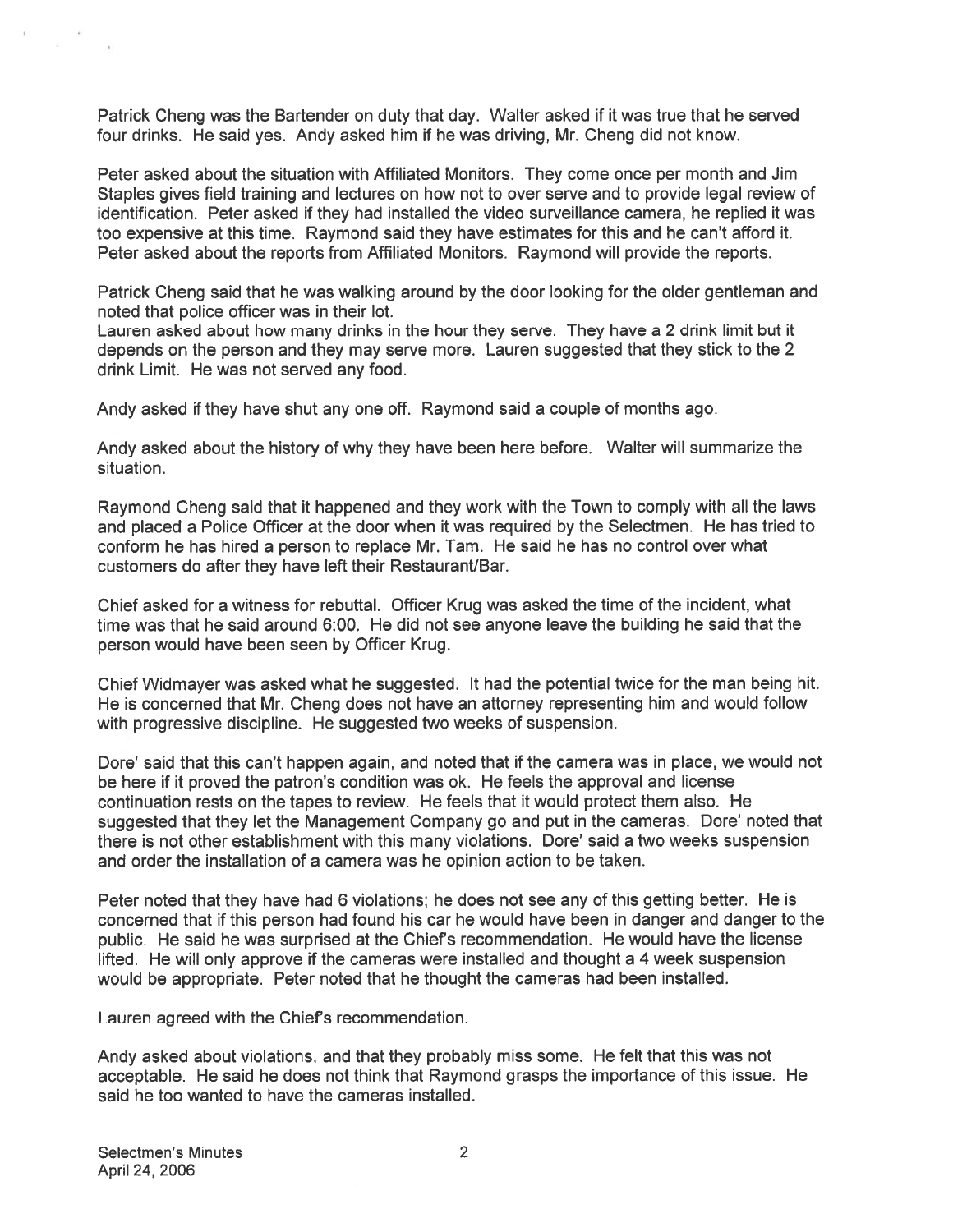This person was not shut off after 2 drinks, he was served 4 drinks.

Walter said that the man was very intoxicated from the time he left the Makaha. Walter said that he really should have had his attorney presen<sup>t</sup> and would ask that they be revoked. He will not be the one to tell

WALTER FOSTER — Moved to revoke the Liquor License. PETER ASHTON — Second. The Board then discussed the motion.

Dore' said that we should have more time than two weeks. He was somewhat hesitant to revoke at this time. Dore' asked the Chief about the successful use of the camera. Chief Widmayer said it would help their case as well as ours. Four weeks suspension and surveillance camera satisfactory to the Police Chief be pu<sup>t</sup> in <sup>p</sup>lace and operating, as well as the right to have the police go in <sup>a</sup> see that the camera is running and used. Dore' also said that if it happens that they have their license revoked.

Walter said that any further violations he would hope the Board would revoke their license.

Andy supported that he would vote for <sup>4</sup> weeks and to have the camera operational and tested and its use watched by the Chief.

Lauren asked Chief when this went to court. There was no court action taken as he was not breaking any laws by being intoxicated because he was not in <sup>a</sup> vehicle.

Walter will withdraw his prior Motion, WALTER FOSTER - Moved to suspen<sup>d</sup> the license for <sup>4</sup> weeks and to further condition it on the installation of closed camera system to the Chief's satisfaction as well as to have the Chief check randomly to insure it is operating properly. DORE' HUNTER — second. UNANIMOUS VOTE

Walter reminded him he has to adhere to the two drink limit.

Dote' said that if the camera was not installed he will vote to revoke the license. Mr. Cheng was asked to contact his legal counsel to determine what signage, if any, is necessary for notification of patrons.

DAVIS PLACE 40B/LIP, 159 PROSPECT STREET - Louis Levine representing the petitioners. He outlined the last three months working with ACHC on Prospect at Mass Ave. with eight units, <sup>2</sup> are affordable. They need <sup>a</sup> letter of suppor<sup>t</sup> from the Board of Selectmen.

Dan Barton the Architect explained the project.

Dore' noted the presentation was one of the best he has seen.

Andy asked about the basin. Lou noted that it may not be <sup>a</sup> basin but <sup>a</sup> vault.

Lauren noted Roland BartI's comments. She commented about the porches on the street side. They expected some people would use the porches.

Peter noted that complicated subject that was made understandable. Peter asked why they are all three bedroom units. Market research said that three bedrooms would be best. Peter asked about accessibility. They will look at this.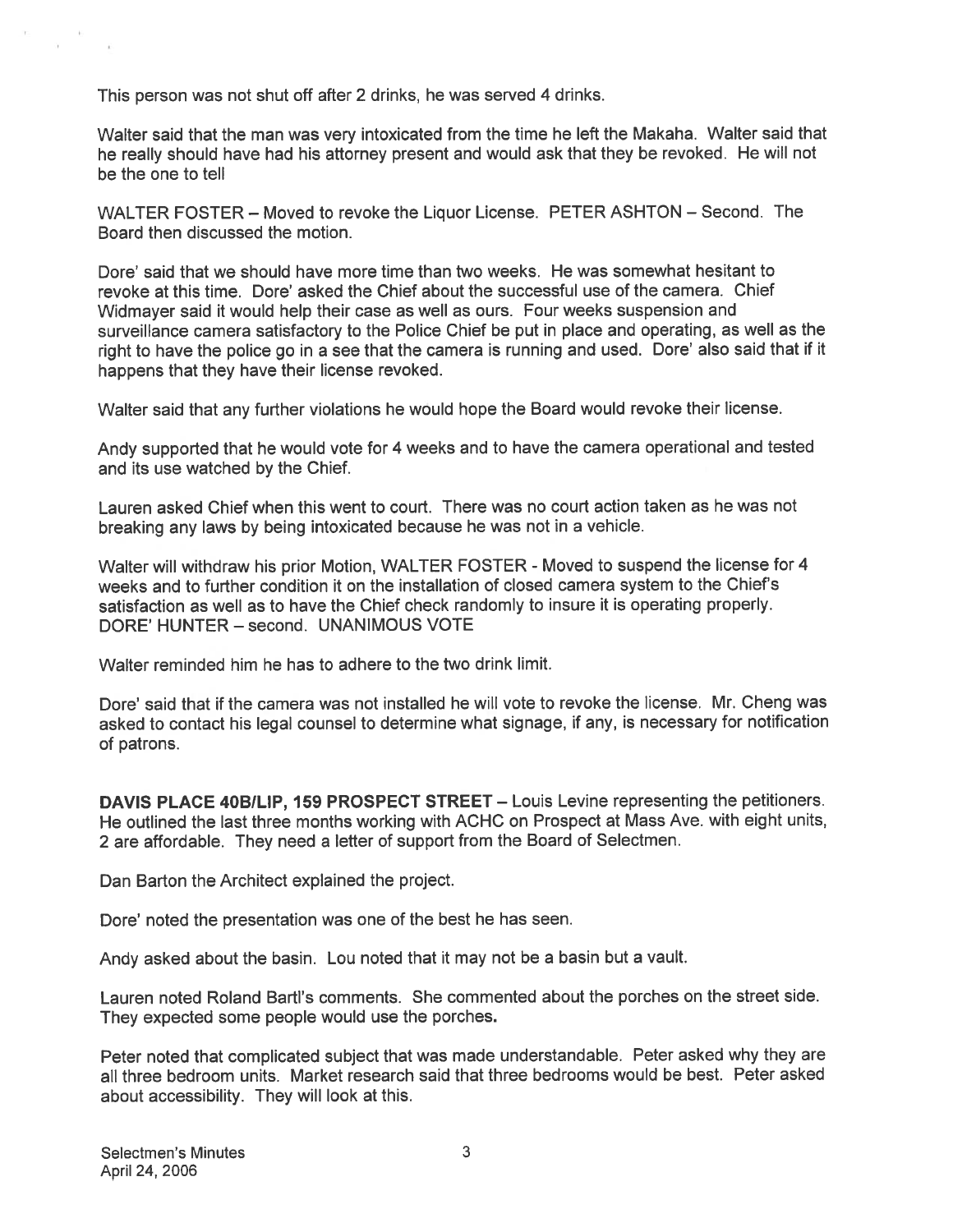Dore' noted that <sup>a</sup> bedroom on the first floor would help with aging parents. Dote' noted that he wanted to see <sup>a</sup> vault.

Kathy Finnegan direct abutters spoke about the meetings they have had with the builders and developers. The plans they have don't list the dumpsters that may be on site. There will be no dumpsters as these are single family homes. They asked for <sup>a</sup> privacy fence to be installed at their property line.

Shawn Towey — He noted that there were references to drainage and wetlands and asked that they look at those issues so that neighbors would not be impacted by drainage. He also asked that this not be reviewed by the new 40B rules.

Walter thanked them for going to work with the ACHC and neighbors. Walter noted that he had <sup>a</sup> question for the next meeting. What does the number of affordable 10% right now that would stop for every one of these 40 B projects for the Board for <sup>a</sup> progress mark.

Peter commented that he would hope that they will work with the Finnegan's and install <sup>a</sup> privacy fence. Attorney Levine said that they will work with the neighbors.

Walter also noted that the issue will ensure the territorial boundaries. There will be items addressed such as drainage.

A letter is needed from the Board of Selectmen supporting this development to DHCD with their submittal. DORE' HUNTER — Moved to suppor<sup>t</sup> and issue such letter on the project with conditions. . PETER ASHTON — second. UNANIMOUS VOTE. John was asked to prepare <sup>a</sup> letter with the concerns noted, noise barrier, vault vs. retention basin, historical significance of the house and drainage and wet lands calculations.

In addition, the Board wishes for staff to continue to provide preliminary comments and to ask any developer to provide (1) a listing of all historic sections, (2) architectural and physical (wetland delineations, flood plain delineations, drainage caics., septage test pit data and load bearing data) <sup>p</sup>lans. The reason for the <sup>p</sup>hysical <sup>p</sup>lans is to determine if the architectural and layout <sup>p</sup>lans submitted to the Board are achievable. (3) In addition, Staff shall repor<sup>t</sup> with each LIP project and with each 40 B project and the current status of the Town as it relates to meeting our affordable housing number.

Nancy Tavernier reminded them that they don't have many LIP's and that the State will have the final word after their review. Nancy said that they have asked for more engineering plans then is ever provided at this stage. She said that can have their concerns noted on the letter of support. The Board can again have input in the process under comprehensive Permits, it must go to DHCD.

CLASS II NON-DISPLAY CLASS II AUTO DEALER'S LICENSE, STEWART AMAS — Walter asked if they would be stored in Acton. The cars will never come to Acton. Mr. Amas was cautioned that there is no storage on site. If the Mill Corner Condominium Directors ever decide that they don't want to have the business going on, we would have to revoke the Class II license. PETER ASHTON – Moved to approve with the conditions. DORE' HUNTER – Second. UNANIMOUS VOTE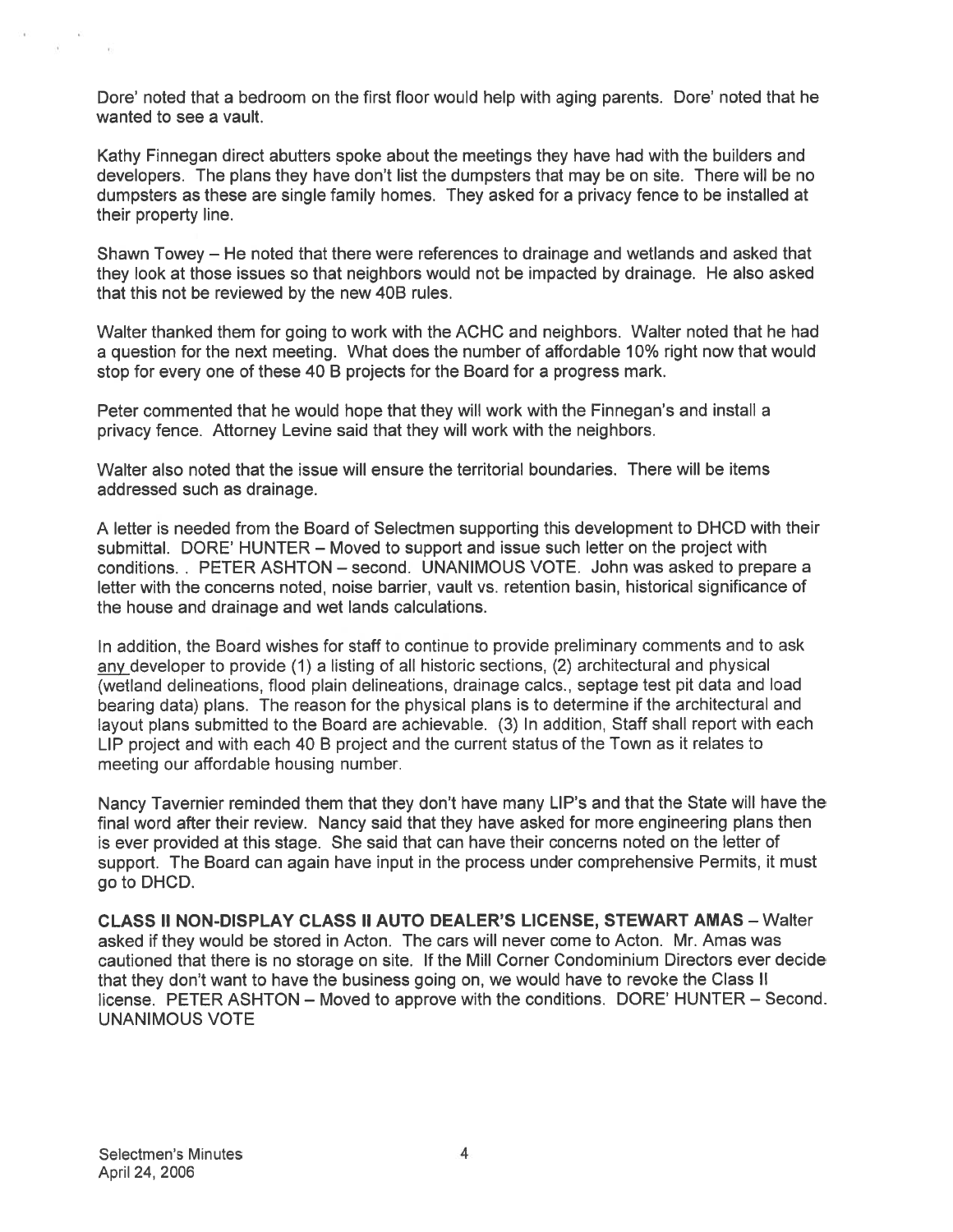## SELECTMEN'S BUSINESS

RESIDENCES AT ROBBINS BROOK, PHASE II, REQUEST FOR APPROVAL OF TWO NEW STREET NAMES - DORE' HUNTER — Moved to accep<sup>t</sup> Trevor Way and Preston Lane. ANDY MAGEE — second. UNANIMOUS VOTE.

VERIZON NEW ENGLAND, INC, REQUEST FOR PERMANENT OVERHEAD WIRES, JOHN SWIFT ROAD - Dote' noted that while this neighborhood has poles and overhead wires, and there was no opposition to this reques<sup>t</sup> from the neighborhood, they will allow the return to the poles. PETER ASHTON — Moved to allow permanen<sup>t</sup> overhead wires. DORE' HUNTER - UNANIMOUS VOTE

ACTON MEMORIAL LIBRARY LONG RANGE PLANNING COMMITTEE —Walter discussed the memo asking for formation of the AMLLRPC. They are looking to plan for 09 to 013 for the Library.

Lauren said that she wanted to see 2 citizen at large appointments from those who use the library. Dore' asked why they sought Selectmen approval; he noted that he assumed that they would have done it in house.

John said that the Selectmen are the only ones that can appoint these groups. They all agreed that they add 2 citizens at large and to offer the public the opportunity to participate. Peter asked if we wanted to have <sup>a</sup> selectman on the committee. Dore' offered to be the Selectmen assigned as the liaison. Also to provide <sup>a</sup> schedule for the process. John was asked to prepare the letter to Marcia and provide it to the Chairman for signature.

SOUTH ACTON COMMUTER PARKING LOT — Lauren discussed the new plan at Jones field. They would have no affect on wetlands. The Committee reviewed the proposed parking at Jones Field. They will move the parking forward so that they don't go into the road way. They will change the guard rail so that they cannot park on the field and near the wetlands. Conservation Commission approved. The fee would be \$50.00 per month for this reserved parking. They propose an increase to other parking fees. The most interesting outcome of this review is the interest in having <sup>a</sup> shuttle bus service and perhaps it could be used by residents and elderly when not transporting commuters. They said that <sup>a</sup> regional shuttle which would help. They suggested <sup>a</sup> shuttle committee which could be advertised at the markets with bag stuffers. They will be setting up <sup>a</sup> Shuttle Advisory Committee <sup>a</sup> sub group of TAC. They would be disbanding the South Acton Commuter Taskforce. Walter wanted to take up the three suggestions to raise rates and reserve parking with <sup>a</sup> rate of \$50.00 <sup>a</sup> week and to make physical changes at Jones Field.

Andy noted area rates, and felt that they are in the range of what is done elsewhere. He noted that he would raise the rates. Andy noted that he didn't want to chase anyone away if there is <sup>a</sup> demand.

Walter thanked the members of the committee and their forums. He was fine excep<sup>t</sup> for the Resident parking increase. He suggested \$35 for the permit from \$25 dollars.

A resident suggested we could even go to \$100 per year or 4 dollars <sup>a</sup> month.

Peter said that we need to raise the price and felt we could double the sticker price for residents. He feels that demand is there and would maybe to raise to \$100.00. LAUREN ROSENZWEIG — Moved to raise the resident fee for stickers from \$25 to \$50 and to increase the meter rate from \$2.00 to \$2.50 and to provide Reserved spaces at Jones Field at \$50.00 per month not less than three months, and to do the parking changes as prescribed at Jones Field.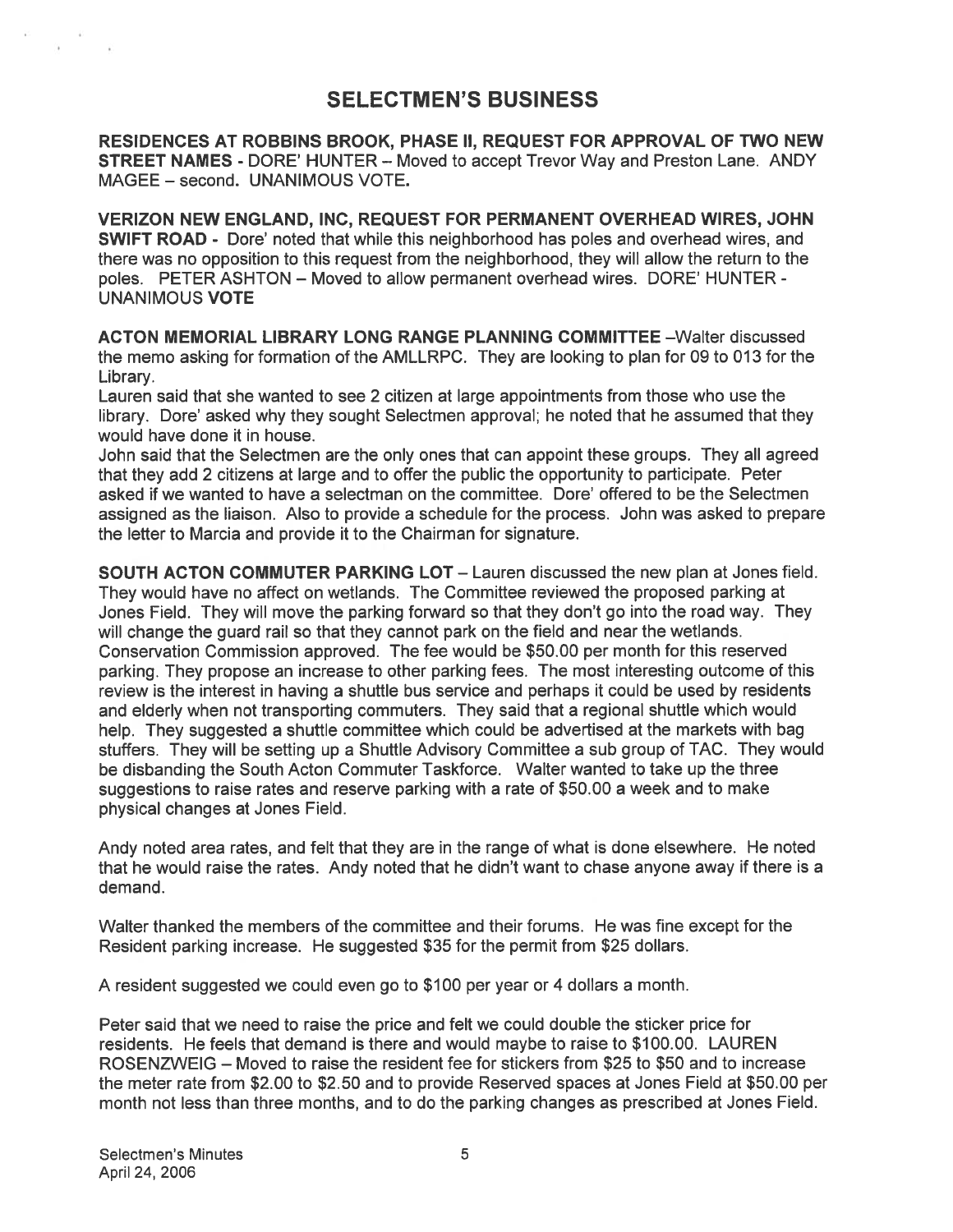Further that the walking route signage shall be installed. DORE' HUNTER — second. We need to advertise to commuters. 4-1 motion passes.

Dote' said he would sugges<sup>t</sup> that we not disband the Committee until the composition of the Shuttle Committee be established.

JENKS FUND REQUESTS FOR 2006 FUNDING —PETER ASHTON — Moved to reduce the grants awarded to cover the overage. DORE' HUNTER- second. UNANIMOUS VOTE

DISPOSAL AGREEMENT AND REQUIRED FINDINGS IN REGARD TO ACHC'S ACQUIRING THE PARCELS AT 214 CENTRAL STREET AND 28 WILLOW STREET - Walter asked about the memo from John. There needs to be <sup>a</sup> declaration of surplus. DORE' HUNTER — Moved that the Town No longer has <sup>a</sup> reason to retain it, and moves to approve the Disposition Agreement PETER AHSTON — second UNANIMOUS VOTE

### OTHER BUSINESS

Lauren asked Nancy Tavernier to forward her thanks for the work performed by the ACHC.

Towne School Housing RFP's - They will be interviewing the bidders this Thursday evening and will hope to make <sup>a</sup> recommendation to the Town Manager next week.

Dore' asked for feedback on the Fitchburg Line materials.

Dore' asked for <sup>a</sup> policy of submitting minutes. He noted that the South Acton Taskforce reports very quickly. He said the minutes in draft form to the degree that they are circulated so the Board of Selectmen are aware of what other Boards are doing on <sup>a</sup> timely basis. He suggested the use of E-mail for the drafts. He asked that an appropriate time limit be reviewed. Staff was asked to draft <sup>a</sup> policy.

Lauren briefed the Board on MAPC Metro Futures. She did not attend but said she had already attended one. It is on their Web site.

Peter asked that new recreation fees and financial review be brought to the Board for review at their next meeting.

Walter asked that <sup>a</sup> defined time period be set for Recreation Fee Reduction requests. The purpose is to define the universe before acting on <sup>a</sup> single request.

## CONSENT AGENDA

Andy wanted to be sure that the minutes of March 13 be revised to reflect his comments about the signs and the violations they had been issued.

Andy asked to pu<sup>t</sup> <sup>a</sup> Hold on the Comprehensive Permit Policy — Andy noted the wetlands set back issues he was concerned. Lauren asked the question about the historical significance. Madison place found it was on the list but Lauren voted for the LIP Project as it was in the best interest of the Town. Andy wanted to hold it to review it more. Peter noted that they pu<sup>t</sup> reference about the cultural resources list on list on page five. Dote' felt that we could have Peter presen<sup>t</sup> to BOA and he could make changes to it at <sup>a</sup> later date. Andy agreed to review it for changes later. DORE' HUNTER — Moved to send to BOA. ANDY MAGEE — second. UNANIMOUS VOTE.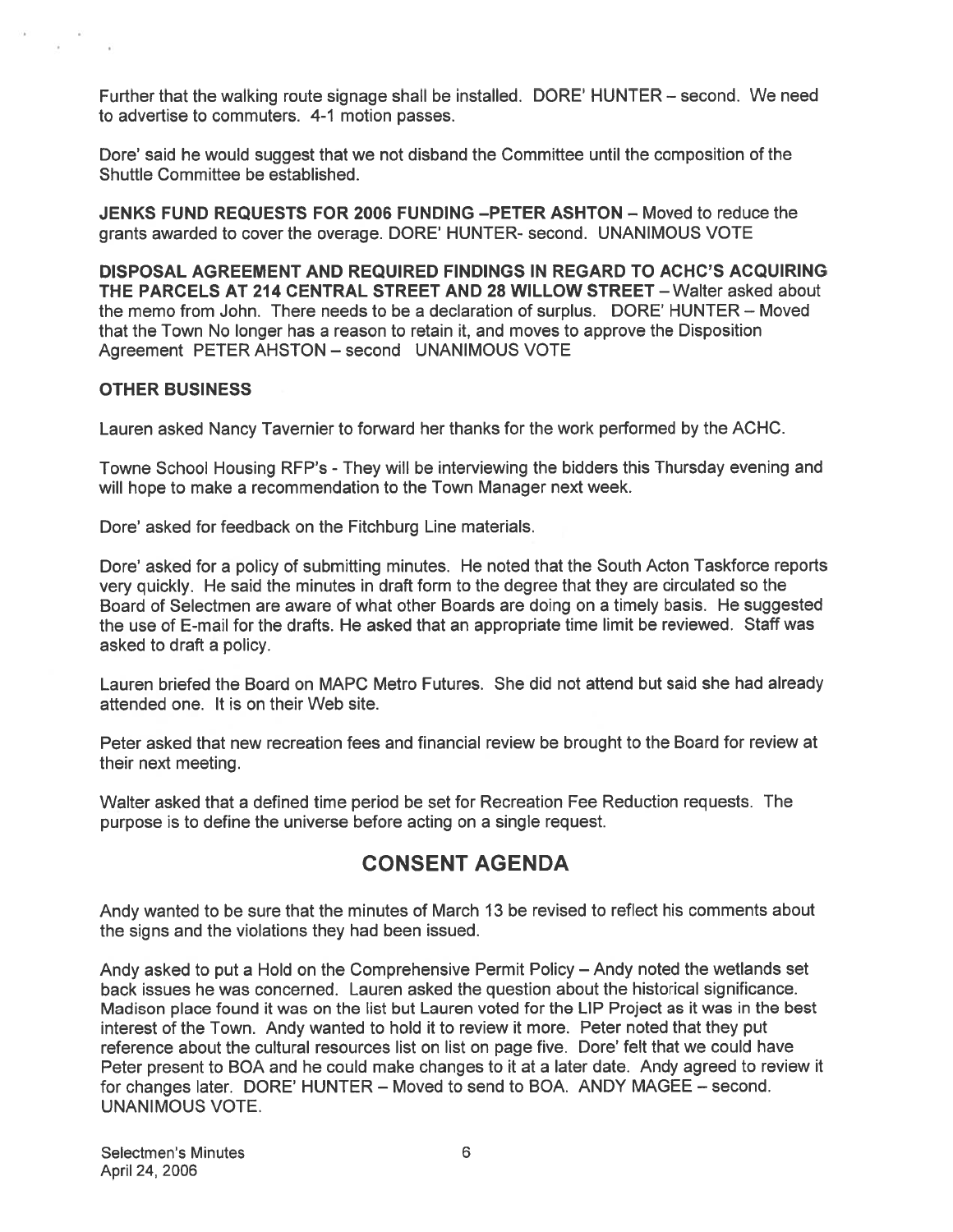Nancy Tavernier noted the urgency to move forward with the Willow/Central Project. They need to move forward and have resolution with BOA.

Walter asked to hold all three confidential requests for waivers. John will ge<sup>t</sup> back with them about the Recreation Beach Fees. Walter felt that six week was <sup>a</sup> very high amount for one person. Walter wanted to hold this until more review could be done. We could fund it <sup>a</sup> half and then come back later to review it. DORE' HUNTER - Moved to approve the waiver for both except for #20 and they will address it later. ANDY MAGEE - second. UNANIMOUS VOTE We will hopefully ge<sup>t</sup> the rates and waiver requests for the next meeting. It was noted to <sup>p</sup>lace <sup>a</sup> notice in the Recreation newsletter. The Network of the matter of the matter of the matter and the Millow Central Project<br>
Matter asked to hold all three confidential requests for waivers. John will get back<br>
bout the Recreation Beach Fees. Walter felt that s

Proposed meeting schedule will be reviewed at the May 8<sup>th</sup> meeting.

## TOWN MANAGER'S REPORT

No Report

## EXECUTIVE SESSION

None Needed

**Christine Joyce Christine Christine Christine Christine Christine Clerk** Lauren S. Rosenzweig, Clerk

**DATE**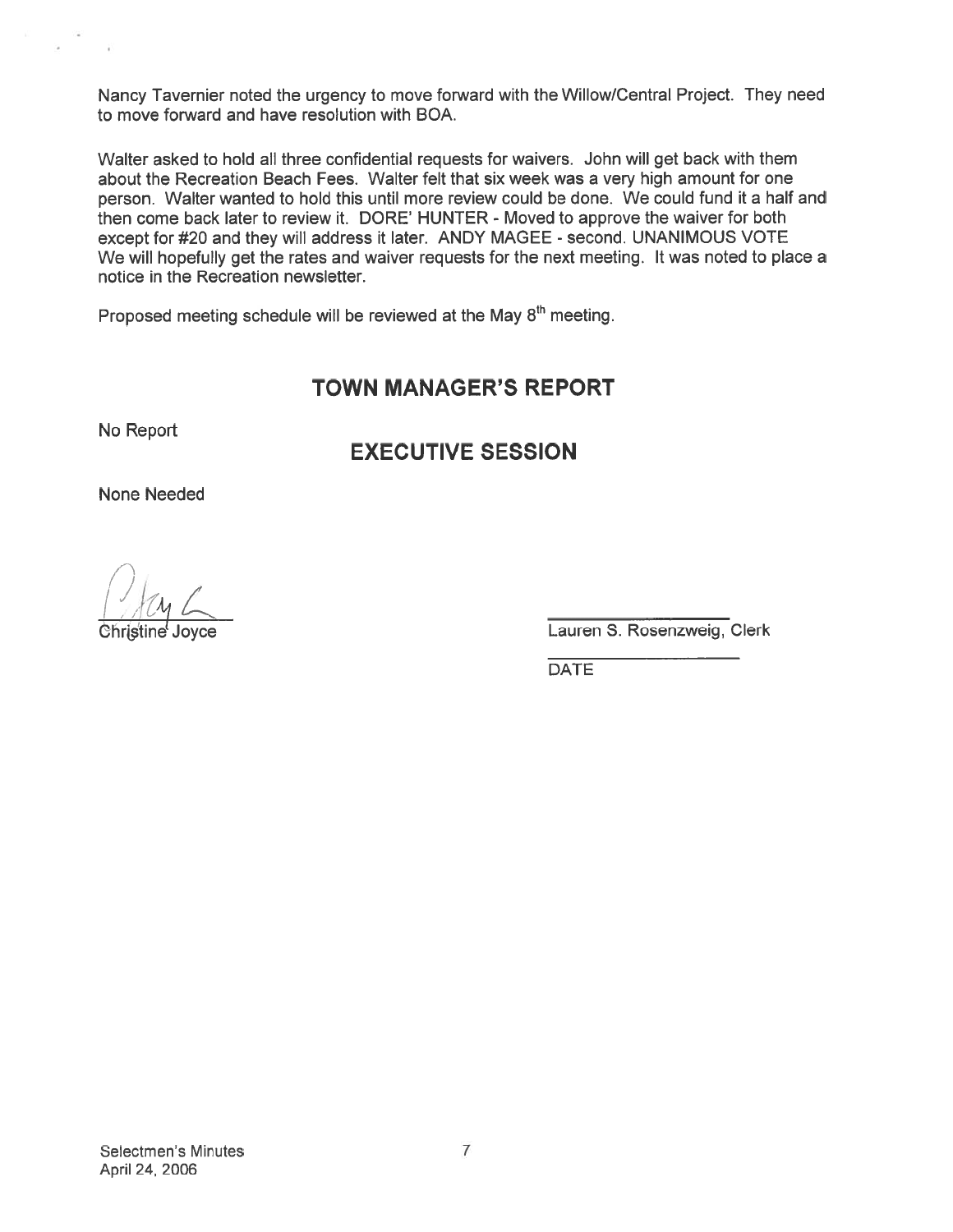## BOARD OF SELECTMEN AGENDA

## APRIL 24, 2006

## Francis Faulkner Hearing Room Acton Town Hall 7:00 P.M.

- I CITIZENS' CONCERNS
	- II SEWER COMMISSIONERS' BUSNESS

## III PUBLIC HEARINGS & APPOINTMENTS

- 1. 7:05 BOARD REORGANIZATION.
- 2. 7:10 OPERATIONAL MINUTE The Town Manager will give the Board a brief update on various topics.
- 3. 7:15 ACTON SUZUKI RENT-A-CAR, 50 POWDER MILL ROAD Enclosed please find materials in the subject regard, for Board consideration. (Petitioner has asked to withdraw his application at this time)
- 4. 7:30 MAKAHA RESTUARANT LIQUOR SERVICE HEARING -Enclosed please find materials in the subject regard, for Board consideration.
- 5. 7:45 DAVIS PLACE, 159 PROSPECT STREET, LIP Enclosed please find materials in the subject regard, for Board consideration.
- 6. 8:00 CLASS II NON-DISPLAY USED CAR LICENSE, STEWART AMAS, 40 NYLANDER WAY - Enclosed please find materials in the subject regard, for Board consideration.
- IV SELECTMEN'S BUSINESS
- 7. RESIDENCES AT ROBBINS BROOK, PHASS II, REQUEST FOR APPROVAL OF TWO NEW STREET NAMES — Enclosed please find materials in the subject regard, for Board consideration.
- 8. VERIZON NEW ENGLAND, INC, REQUEST FOR PERMANENT OVERHEAD WIRES JOHN SWIFT ROAD - Enclosed please find a memo from staff in the subject regard, for Board consideration.
- 9. ACTON MEMORIAL LIBRARY LONG RANGE PLANNING COMMITTEE Enclosed please find materials in the subject regard, for Board consideration.
- 10. COMMUTER PARKING LOT This topic has been placed on the agenda by Selectman Hunter and Rosenzweig.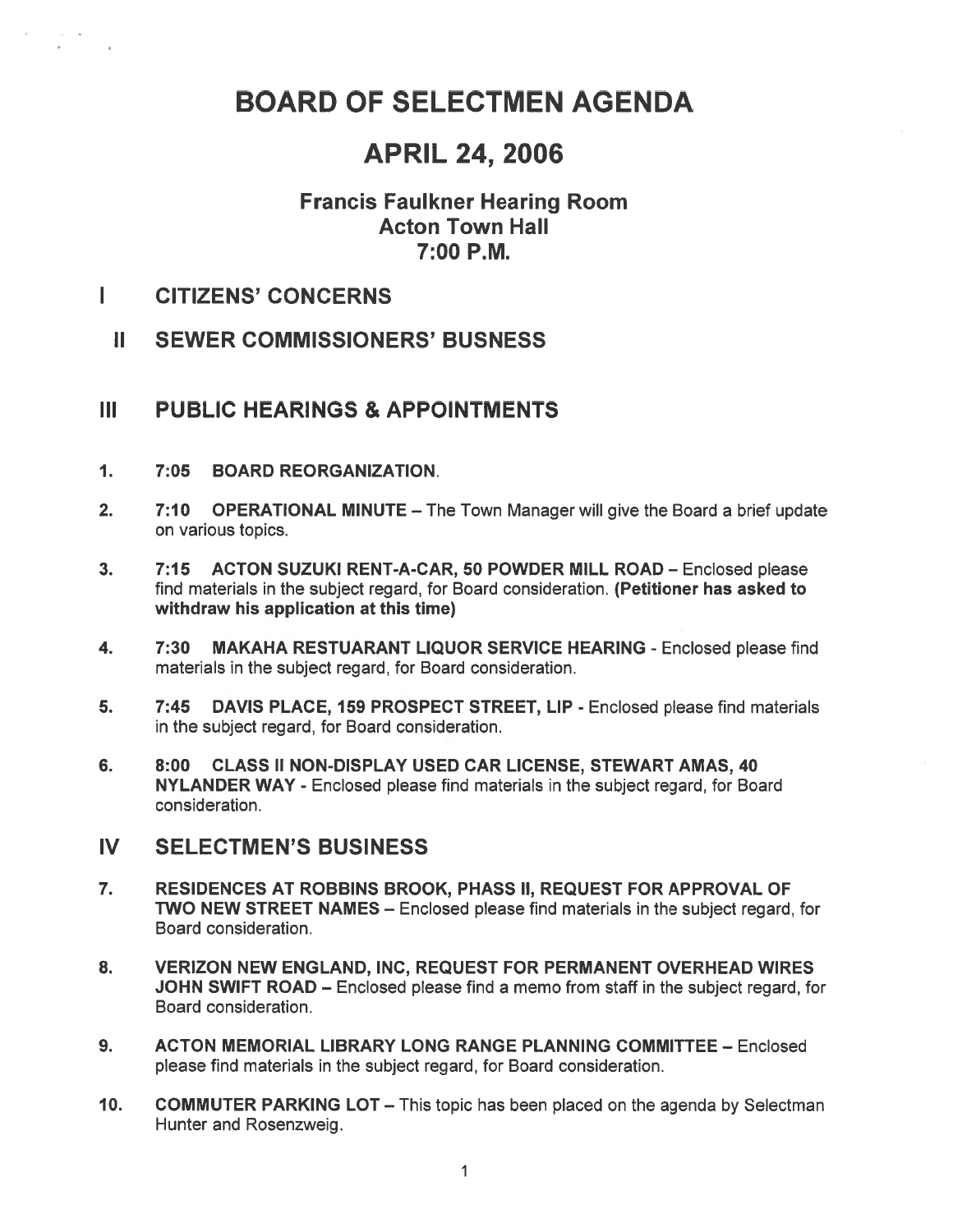- 11. JENKS FUND REQUESTS FOR PROGRAMS FOR YOUNG ADULTS BETWEEN THE AGES OF 11 AND 21 — Enclosed please find materials in the subject regard for Board member assignment.
- 12. DISPOSAL AGREEMENT AND REQUIRED FINDINGS IN REGARD TO ACHC'S ACQUIRING THE PARCELS AT 214 CENTRAL STREET AND 28 WILLOW STREET— Enclosed please find materials in the subject regard, for Board consideration.

OTHER BUSINESS

### VI CONSENT AGENDA

- 13. ACCEPT SELECTMEN'S MINUTES OF MARCH 13, 2006 Enclosed please find materials in the subject regard, for Board acceptance.
- 14. ACTONI4OB WOODLANDS AT LAUREL HILL FOURTH AMENDMENT TO MOA Enclosed please find <sup>a</sup> copy of the subject agreement, for Board consideration.
- 15. REQUEST FOR APPROVAL OF EXPENDITURES, ACTON COMMUNITY HOUSING CORPORATION (ACHC) — Enclosed please find materials in the subject regard, for Board consideration.
- 16. COMPREHENSIVE PERMIT POLICY Enclosed please find materials in the subject regard, for Board consideration.
- 17. INTERNET DOMAIN NAME Enclosed please find <sup>a</sup> reques<sup>t</sup> from the IT Director for approval of <sup>a</sup> new, additional Domain Name, for Board consideration.
- 18. REQUEST FOR DISPOSAL OF SURPLUS EQUIPMENT Enclosed please find <sup>a</sup> reques<sup>t</sup> from the IT Director for approval to dispose of defective, or otherwise unusable technology, for Board consideration.
- 19. REQUEST TO USE TOWN COMMON AND DISPLAY TEMPORARY SIGNS, ACTON GARDEN CLUB — Enclosed please find materials in the subject regard, along with staff comment, for Board consideration
- 20. NARA PARK REQUEST FOR FEE WAIVER (CONFIDENTIAL) Enclosed please find confidential materials in the subject regard, for Board consideration.)
- 21. NARA PARK REQUEST FOR A REDUCED FEE (CONFIDENTIAL) Enclosed please find confidential materials in the subject regard, for Board consideration.
- 22. NARA PARK REQUEST FOR FEE WAIVER (CONFIDENTIAL) Enclosed please find confidential materials in the subject, for Board consideration.
- 23. ONE DAY LIQUOR LICENSE, ST. ELIZABETH OF HUNGARY Enclosed please find <sup>a</sup> reques<sup>t</sup> in the subject regard, for Board consideration.
- 24. ONE DAY LIQUOR LICENSE, NARA PARK, ACTON FAMILY NETWORK Enclosed please find <sup>a</sup> reques<sup>t</sup> in the subject regard, for Board consideration.
- 25. ACCEPT GIFT, CAMBRIDGE SAVINGS BANK Enclosed please find <sup>a</sup> gift in the amount of \$5,200.00 from the Cambridge Savings Bank, to be used for two movie nights at NARA, for Board acceptance.